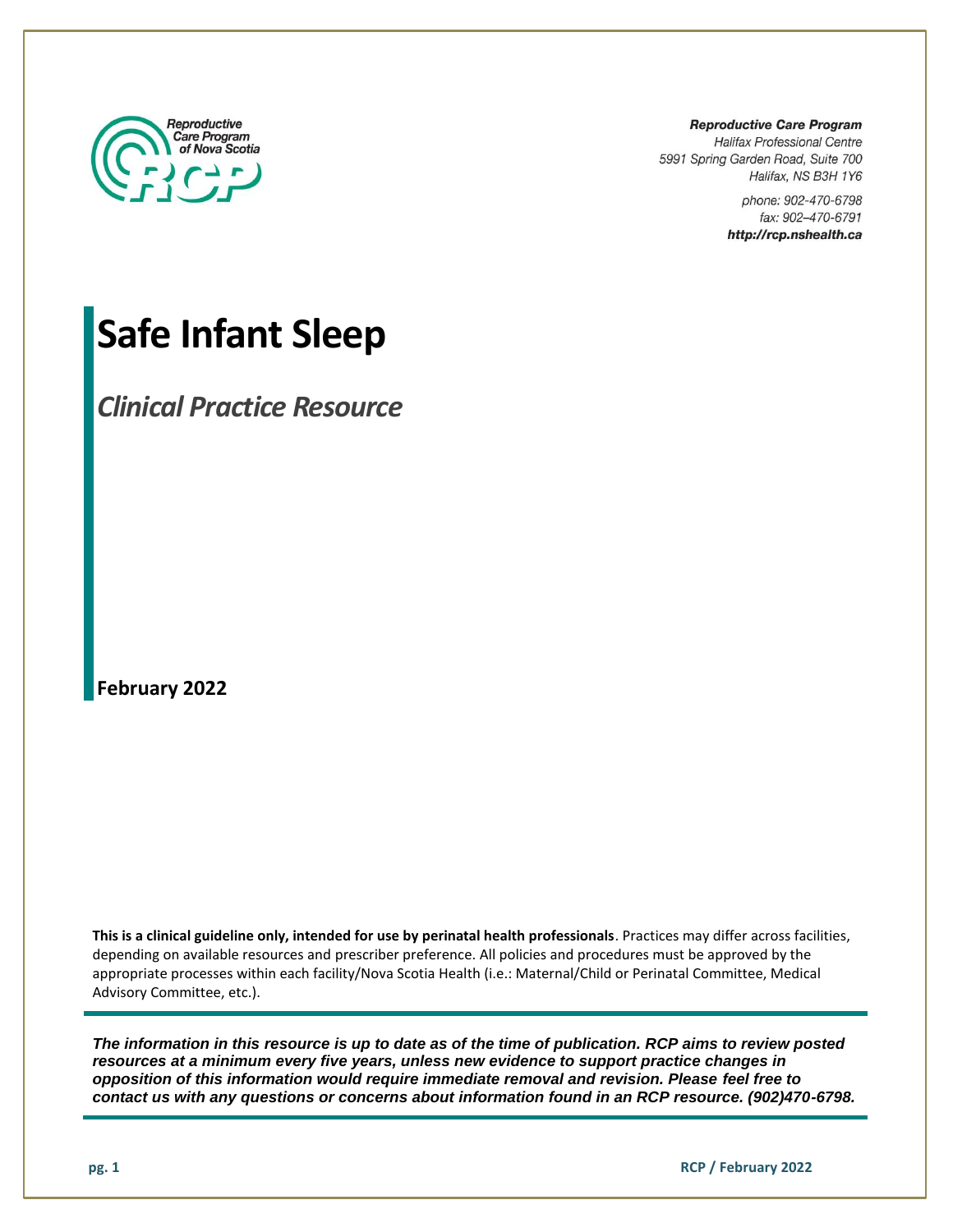## **Safe Infant Sleep: Clinical Practice Resource**

#### **February 2022**

RCP's mission is to advocate for and promote excellence and evidence informed practices in reproductive/perinatal and newborn health; this includes the promotion of safe infant sleep both in hospital and community settings. Over the past several decades professional bodies, hospitals, public health, and community-based groups in Nova Scotia and across Canada have been working together to create messages for families and providers regarding safe infant sleep. The primary aim is to reduce sleep related harm such as Sudden Infant Death Syndrome (SIDS). This resource, in keeping with principles of family centered care and baby friendly hospitals, should serve as a guide for perinatal care providers to educate and support families to make informed decisions about safe sleep practices and harm reduction approaches.

#### **Current Recommendation:**

All families should be provided with education about safe sleep practices in the home environment prior to discharge from hospital (Canadian Pediatric Society, 2014/reaffirmed 2020; 2018). Ideally this information is introduced to families as part of antenatal education then reviewed and reinforced during the hospital stay. Education should be consistent with the recommendations in the 2021 Joint Statement on Safe Sleep released from the Public Health Agency of Canada, Health Canada, the Canadian Pediatric Society, and Baby's Breath Canada.

#### **Sudden Infant Death Syndrome (SIDS)**

SIDS is defined as the "sudden death of an infant under one year of age, which remains unexplained after a thorough case investigation, including performance of a complete autopsy, examination of the death scene, and review of the clinical history" (Willinger, James, & Catz, 1991, p.681).

Since the introduction of the Back to Sleep campaign in 1999 the rates of SIDS have decreased by 50%. Since 2012 SIDS has been classified as an undetermined cause of death. These deaths, which include SIDS, account for 2.8% of infant mortality between 28 days to 1 year, and in 2019 was the 15<sup>th</sup> ranked leading cause of death of all infants from birth to 1 year of age (Statistics Canada, 2020). Though our understanding of SIDS has increased over recent decades, and rates of occurance have reduced, we still do not know what causes SIDS. What we do know is that there are some modifiable risk factors that can lower the risk, with the two most important being sleep position and pre- and post-natal exposure to tobacco smoke. Other infant deaths that occur during sleep time can also be prevented by following recommendations to promote safe infant sleep.

#### **Principles of Safe Sleep**

In addition to SIDS there are other causes of death that occur while an infant is sleeping, including unintentional suffocation or asphyxiation due to overlay or entrapment. There is also a risk of falls related to unsafe sleeping arrangements. Some key modifiable factors that can reduce the risk of SIDS and other sleep related infant deaths or injuries include: preventing exposure to tobacco smoke, breastfeeding, supine sleep position, creating a safe sleep environment, and room sharing. The table below presents safe sleep messages to address these key modifiable risk factors along with harm reduction strategies. This messaging is intended to help guide perinatal care providers in giving evidence-based information to families to support them in making informed decisions about safe sleep for their babies.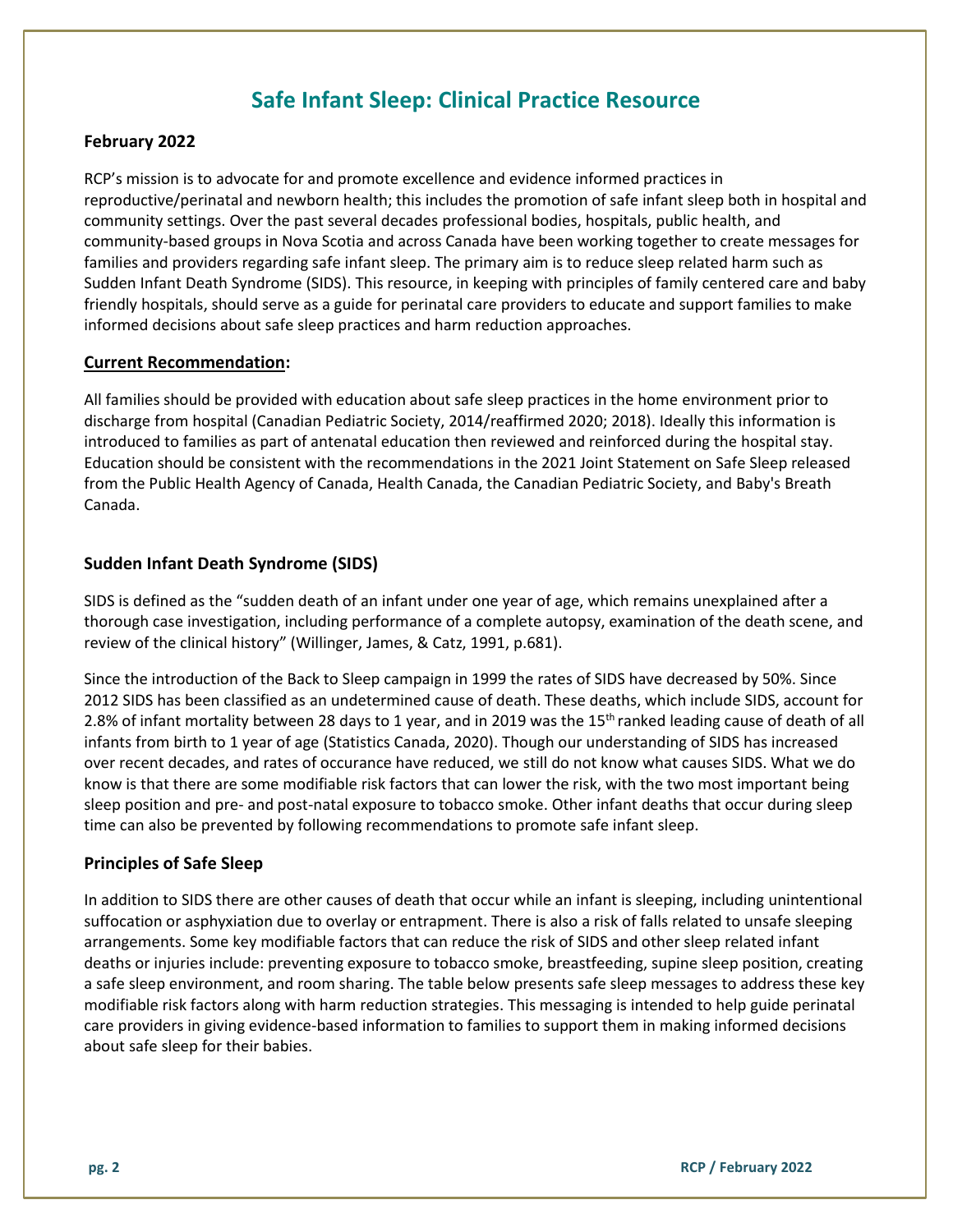|                                        | <b>Safe Sleep Message</b>                                                                                                                                                                                                                                                                                                                                                                                                                                                                                                                                                                                                                                                                                                                                                                                                                                                                                                                                                                                  | <b>Harm Reduction Strategies</b>                                                                                                                                                                                                                                                                                                                                                                                                                                                                                                                                                                                                                                                                                                                                                                                                                                                                                                                                                                                                                                                                                            |
|----------------------------------------|------------------------------------------------------------------------------------------------------------------------------------------------------------------------------------------------------------------------------------------------------------------------------------------------------------------------------------------------------------------------------------------------------------------------------------------------------------------------------------------------------------------------------------------------------------------------------------------------------------------------------------------------------------------------------------------------------------------------------------------------------------------------------------------------------------------------------------------------------------------------------------------------------------------------------------------------------------------------------------------------------------|-----------------------------------------------------------------------------------------------------------------------------------------------------------------------------------------------------------------------------------------------------------------------------------------------------------------------------------------------------------------------------------------------------------------------------------------------------------------------------------------------------------------------------------------------------------------------------------------------------------------------------------------------------------------------------------------------------------------------------------------------------------------------------------------------------------------------------------------------------------------------------------------------------------------------------------------------------------------------------------------------------------------------------------------------------------------------------------------------------------------------------|
| <b>Exposure to</b><br>tobacco<br>smoke | Be Smoke Free: Prevent exposure to<br>tobacco smoke before and after birth to<br>reduce the risk of SIDS.<br>Smoking during pregnancy and/or after<br>the baby is born increases the risk of SIDS.<br>Infants exposed to second-hand or third-<br>hand smoke after birth are at greater risk<br>of SIDS. Chemicals from all forms of<br>smoking build up and remain in the<br>environment (on clothing, furniture,<br>carpets, hair, skin, and other surfaces), and<br>can last in the air and on surfaces for<br>months, even with regular cleaning.<br>Cannabis smoke contains many of the<br>same harmful chemicals as tobacco smoke;<br>avoiding infant exposure before and after<br>birth are strongly advised.<br>Vaping while pregnant exposes the fetus<br>to nicotine and other harmful substances;<br>until there is more evidence about the<br>long term health effects it is safest to avoid<br>vaping during pregnancy and exposing<br>infants to second-hand vapour from vaping<br>products. | The risk of SIDS with maternal smoking is dose<br>dependent, so those who reduce the amount of<br>cigarettes smoked during pregnancy can reduce<br>the risk of SIDS, and those who stop smoking<br>altogether will further reduce the risk.<br>Pregnant individuals who smoke should<br>attempt to reduce the number of cigarettes<br>they smoke per day and/or consider<br>nicotine replacement therapies.<br>Resources to support with smoking cessation:<br><b>NSH Mental Health &amp; Addictions Services</b><br><b>Tobacco Free NS</b><br>Take strategies to reduce infant exposure to<br>second- and third-hand smoke:<br>Continue to reduce the amount of cigarette<br>smoking, and/or consider nicotine<br>replacement therapies.<br>Make sure no one is smoking around your<br>baby or where your baby may spend time<br>(ex. house, car)<br>Breastfeed your baby before going outside<br>to smoke<br>When smoking outside, wear clothing that<br>can be removed, left outside, or kept away<br>from your baby.<br>Wash your hands with soap and water after<br>each time you smoke, before touching your<br>baby. |
| <b>Breastfeeding</b>                   | Breastfeeding is protective and is<br>associated with a decreased risk of SIDS.<br>Exclusive breastfeeding for the first 6<br>months is encouraged, and is associated<br>with a decreased risk of SIDS.<br><b>Resources to Support with Breastfeeding:</b><br><b>Breastfeeding Basics (NS Public Health</b><br>Services)                                                                                                                                                                                                                                                                                                                                                                                                                                                                                                                                                                                                                                                                                   | Breastfeeding for at least 2 months is associated<br>with a reduction in the rate of SIDS by half, with<br>greater protection provided with increased<br>duration.<br>• Breastfeed your baby as much as you are<br>able, for as long as you are able.<br>If you bring your baby into bed to<br>breastfeed, they should be returned to their<br>crib or bassinet in a safe sleep position<br>before the parent falls back to sleep.                                                                                                                                                                                                                                                                                                                                                                                                                                                                                                                                                                                                                                                                                          |
| <b>Sleep</b><br><b>Position</b>        | Place infants on their backs to sleep, for<br>EVERY sleep, to reduce the risk of SIDS.<br>Infants should be consistently placed on<br>their backs for sleep, on a flat surface,<br>without the use of any positioning aids.<br>Prone or lateral sleep positions are<br>associated with an increased risk of SIDS.                                                                                                                                                                                                                                                                                                                                                                                                                                                                                                                                                                                                                                                                                          |                                                                                                                                                                                                                                                                                                                                                                                                                                                                                                                                                                                                                                                                                                                                                                                                                                                                                                                                                                                                                                                                                                                             |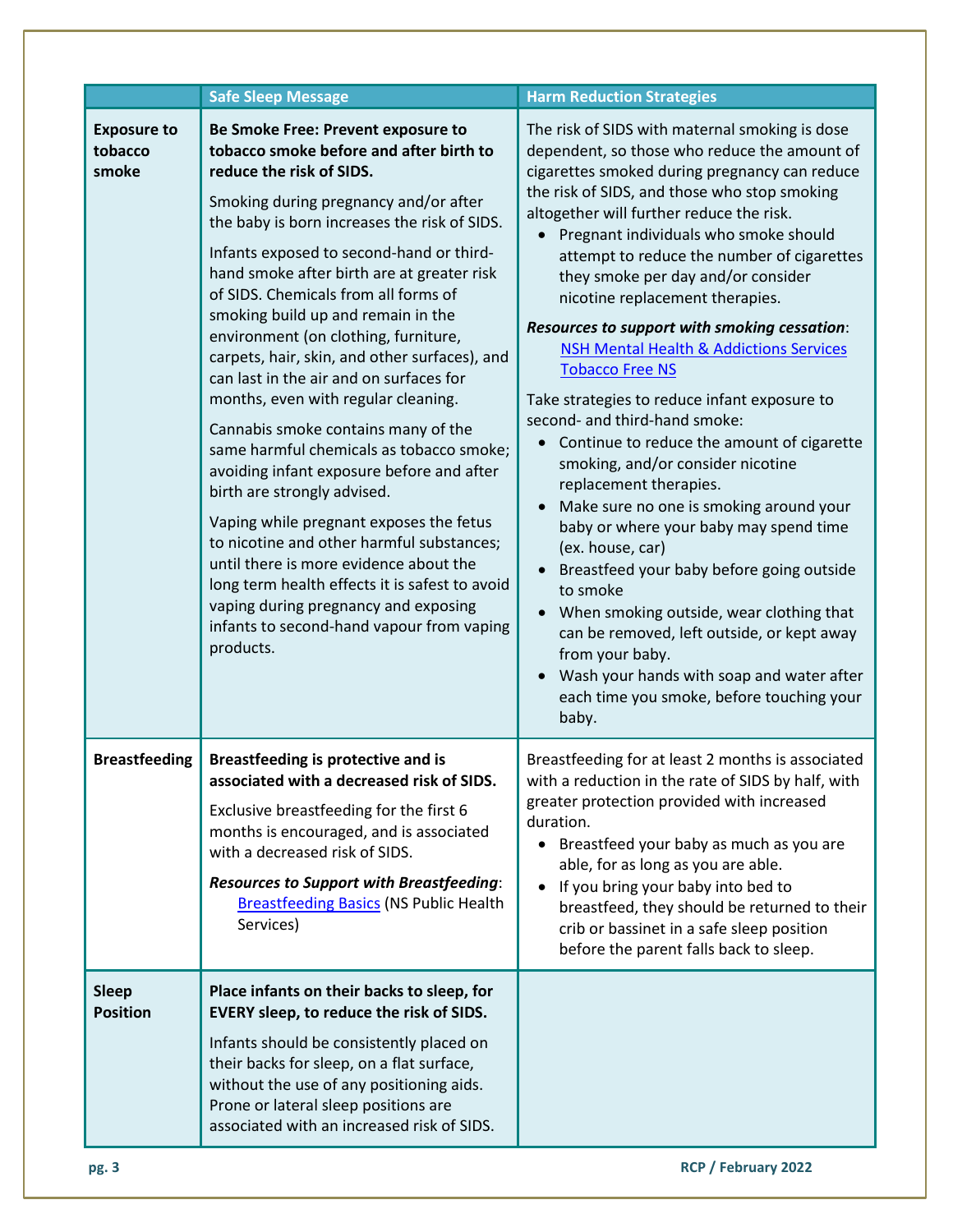|                                    | Supine positions do increase the occurance<br>of positional plagiocephaly. This condition<br>can be prevented by positioning the infant<br>at alternating ends of the crib to<br>encourage the infant to equally turn on<br>both sides of their head, looking to or<br>away from light, sound, etc. Regular<br>tummy time while awake also helps<br>prevent plagiocephaly and promotes neck<br>muscle development.                                                                                                                                                                                                                                                                                                                                                                                                                                                                                                                                                                                                                                                                                                                                                                                                                                                                                                                                                                    |                                                                                                                                                                                                                                                                                                                                                                                                                                                                                                                                                                                                                                                                                                                                                                                                                                                                                                                                                                                                                                                                                                                                                                                                                                                                                                                                                                                                                                                                                                 |
|------------------------------------|---------------------------------------------------------------------------------------------------------------------------------------------------------------------------------------------------------------------------------------------------------------------------------------------------------------------------------------------------------------------------------------------------------------------------------------------------------------------------------------------------------------------------------------------------------------------------------------------------------------------------------------------------------------------------------------------------------------------------------------------------------------------------------------------------------------------------------------------------------------------------------------------------------------------------------------------------------------------------------------------------------------------------------------------------------------------------------------------------------------------------------------------------------------------------------------------------------------------------------------------------------------------------------------------------------------------------------------------------------------------------------------|-------------------------------------------------------------------------------------------------------------------------------------------------------------------------------------------------------------------------------------------------------------------------------------------------------------------------------------------------------------------------------------------------------------------------------------------------------------------------------------------------------------------------------------------------------------------------------------------------------------------------------------------------------------------------------------------------------------------------------------------------------------------------------------------------------------------------------------------------------------------------------------------------------------------------------------------------------------------------------------------------------------------------------------------------------------------------------------------------------------------------------------------------------------------------------------------------------------------------------------------------------------------------------------------------------------------------------------------------------------------------------------------------------------------------------------------------------------------------------------------------|
| <b>Sleep</b><br><b>Environment</b> | A crib, cradle, or bassinet that meets<br>current Canadian regulations is the safest<br>place for an infant to sleep.<br><b>Resources for Canadian Crib Regulations:</b><br><b>Government of Canada - Crib Safety</b><br>The baby is safest in their own sleep<br>surface. Infants that sleep on surfaces that<br>are not designed for their safe sleep are<br>more likely to become trapped and are at<br>higher risk of accidental suffocation and<br>SIDS.<br>A safe infant sleep enviroment:<br>Has a firm, flat mattress with ONLY a<br>$\bullet$<br>fitted sheet.<br>Has no gaps between the mattress and<br>$\bullet$<br>the sides of the crib, cradle, or<br>bassinet where the infant could<br>become trapped.<br>Ensures infants are placed in their crib,<br>cradle, or bassinet wearing only<br>simple, fitted sleepwear that is<br>comfortable for the room<br>temperature. Overheating increases<br>the risk of SIDS. Blankets and hats can<br>cause baby to overheat and should be<br>avoided inside.<br>Does not include swaddling as it is not<br>$\bullet$<br>recommended.<br>Is free of all other items: No soft<br>bedding, blankets, bumper pads, toys,<br>diapers, positioning aids, etc. These<br>items increase the risk of suffocation.<br>Twins should ideally have their own<br>$\bullet$<br>sleep surfaces<br>Infants should not be left in products that | <b>Blankets:</b><br>If any blankets are used they should be thin,<br>light weight, and made of breathable<br>material such as cotton or muslin.<br>If you use a blanket, place baby with their<br>feet to the foot of the crib, tuck the blanket<br>securely around the end and sides of the<br>mattress and pull the blanket up only to the<br>baby's chest.<br>Swaddling:<br>• If you choose to swaddle, use only a light<br>cotton or muslin blanket to reduce the risk<br>of overheating.<br>Only swaddle from the shoulders down,<br>$\bullet$<br>with hands, or entire arm, out.<br>Swaddle loose enough that you can fit two<br>$\bullet$<br>fingers between the blanket and the baby's<br>chest, and loose enough around the hips<br>that the baby can bend and move their legs.<br>Sleep Sacks:<br>If used they should be properly fit to the<br>size of your baby.<br>Head and arm holes should be snug so that<br>$\bullet$<br>the infant will not wiggle down into the<br>sack.<br>Should not be too tight around the baby's<br>$\bullet$<br>chest. You should be able to fit two fingers<br>between the baby's chest and the sack.<br>Be loose around the legs and hips to allow<br>$\bullet$<br>comfortable movement.<br>Should have NO drawstrings, buttons,<br>$\bullet$<br>ribbons, tight elastics, or any hoods/collars<br>around the baby's face.<br>Car seats, Swings, bouncers:<br>If your baby falls asleep in the car while<br>travelling, they should be moved from the |
|                                    | keep them in a sitting/inclined position<br>while sleeping; this includes car seats,                                                                                                                                                                                                                                                                                                                                                                                                                                                                                                                                                                                                                                                                                                                                                                                                                                                                                                                                                                                                                                                                                                                                                                                                                                                                                                  |                                                                                                                                                                                                                                                                                                                                                                                                                                                                                                                                                                                                                                                                                                                                                                                                                                                                                                                                                                                                                                                                                                                                                                                                                                                                                                                                                                                                                                                                                                 |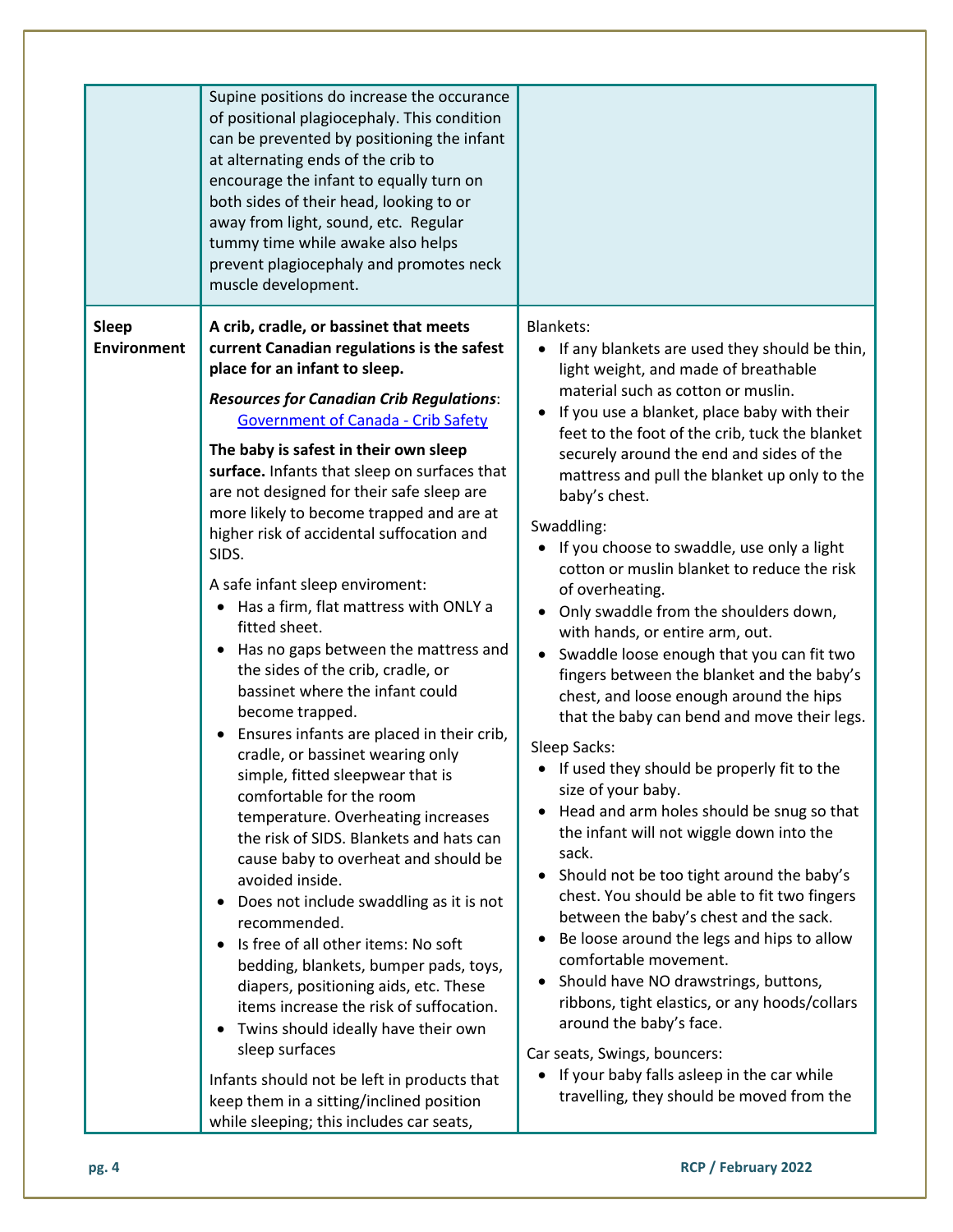|                                           | strollers, swings, etc. The infant's head can<br>fall forward, chin to chest, obstructing<br>their airway and making it hard to breathe.                                                                                                                                                                                                                                                                                                                                                                                                                                                                                                                                                                                                                                                                                                                                                                                                                                                                                                                                                                                                                      | car seat to their crib, cradle, or bassinet as<br>soon as you arrive to your destination.<br>If your baby falls asleep in a swing or<br>bouncy chair they should be moved to their<br>crib, cradle, or bassinet.<br>These items are not intended for<br>unsupervised sleep.<br>Babywearing, Slings & Carriers:<br>Babies often fall asleep when being carried<br>and held close to their parent.<br>Make sure they are held in an upright<br>position. If positioned incorrectly their chin<br>may fall forward obstructing their airway.<br>Make sure their face is visible at all times<br>and is not pressed into your body, clothing,<br>or the carrier.<br>Check your baby often for overheating.                                                                                                                                                                                                                                                                                                                                                                                                                                                    |
|-------------------------------------------|---------------------------------------------------------------------------------------------------------------------------------------------------------------------------------------------------------------------------------------------------------------------------------------------------------------------------------------------------------------------------------------------------------------------------------------------------------------------------------------------------------------------------------------------------------------------------------------------------------------------------------------------------------------------------------------------------------------------------------------------------------------------------------------------------------------------------------------------------------------------------------------------------------------------------------------------------------------------------------------------------------------------------------------------------------------------------------------------------------------------------------------------------------------|-----------------------------------------------------------------------------------------------------------------------------------------------------------------------------------------------------------------------------------------------------------------------------------------------------------------------------------------------------------------------------------------------------------------------------------------------------------------------------------------------------------------------------------------------------------------------------------------------------------------------------------------------------------------------------------------------------------------------------------------------------------------------------------------------------------------------------------------------------------------------------------------------------------------------------------------------------------------------------------------------------------------------------------------------------------------------------------------------------------------------------------------------------------|
| <b>Room sharing</b><br>vs. Bed<br>sharing | Infants that share a room with their<br>parent/caregiver have a lower risk of<br>SIDS.<br>Room sharing is when an infant sleeps in<br>their own crib, cradle or bassinet in the<br>same room and near the<br>parent/caregiver's bed. Room sharing for<br>the first 6 months, when the risk of SIDS is<br>highest, reduces this risk.<br>Bed sharing increases the risk of SIDS and<br>suffocation, and is therefore not<br>recommended. The safest place for baby<br>to sleep is in their own crib, cradle, or<br>basinet.<br>Bed sharing refers to sharing a sleep<br>surface with the infant and is not<br>recommended due to the increased risk of<br>SIDS, accidental suffocation, and<br>overheating. The risk is highest when:<br>The infant is less than 4 months old, or<br>was born preterm or with a low birth<br>weight.<br>There was any smoking during<br>pregnancy, the person sharing the bed<br>with the infant is a smoker, or there is<br>any smoking in the home.<br>The person sharing the bed with the<br>infant has taken alcohol or drugs.<br>The person sharing the bed with the<br>$\bullet$<br>infant has taken any medication that | Families who make an informed choice to bed<br>share, or end up occassionally bed sharing even<br>when it was not planned, should take steps to<br>reduce the risk of harm:<br>Wait until the infant is at least 4 months<br>old.<br>The infant is placed on their back for sleep.<br>The mattress is firm $-$ NO pillow tops,<br>feather tops, sagging mattresses, or<br>waterbeds.<br>The mattress is placed on the floor to<br>reduce the risk of falls.<br>The space where the infant is sleeping is<br>free of/far from any pillows, duvets,<br>blankets, or any loose bedding.<br>The infant is not swaddled.<br>The infant sleeps on the outside of the bed,<br>not between parents.<br>There is space around the bed so the infant<br>can not get trapped between the bed and<br>the wall or any other furniture.<br>Both parents are aware that the infant is in<br>the bed and they are both comfortable with<br>the decision.<br>Other children or pets are not sharing the<br>bed.<br>The infant is NEVER left alone in an adult<br>bed.<br>It is NEVER safe for a baby to sleep on a<br>$\bullet$<br>couch or chair (alone or with a parent) |